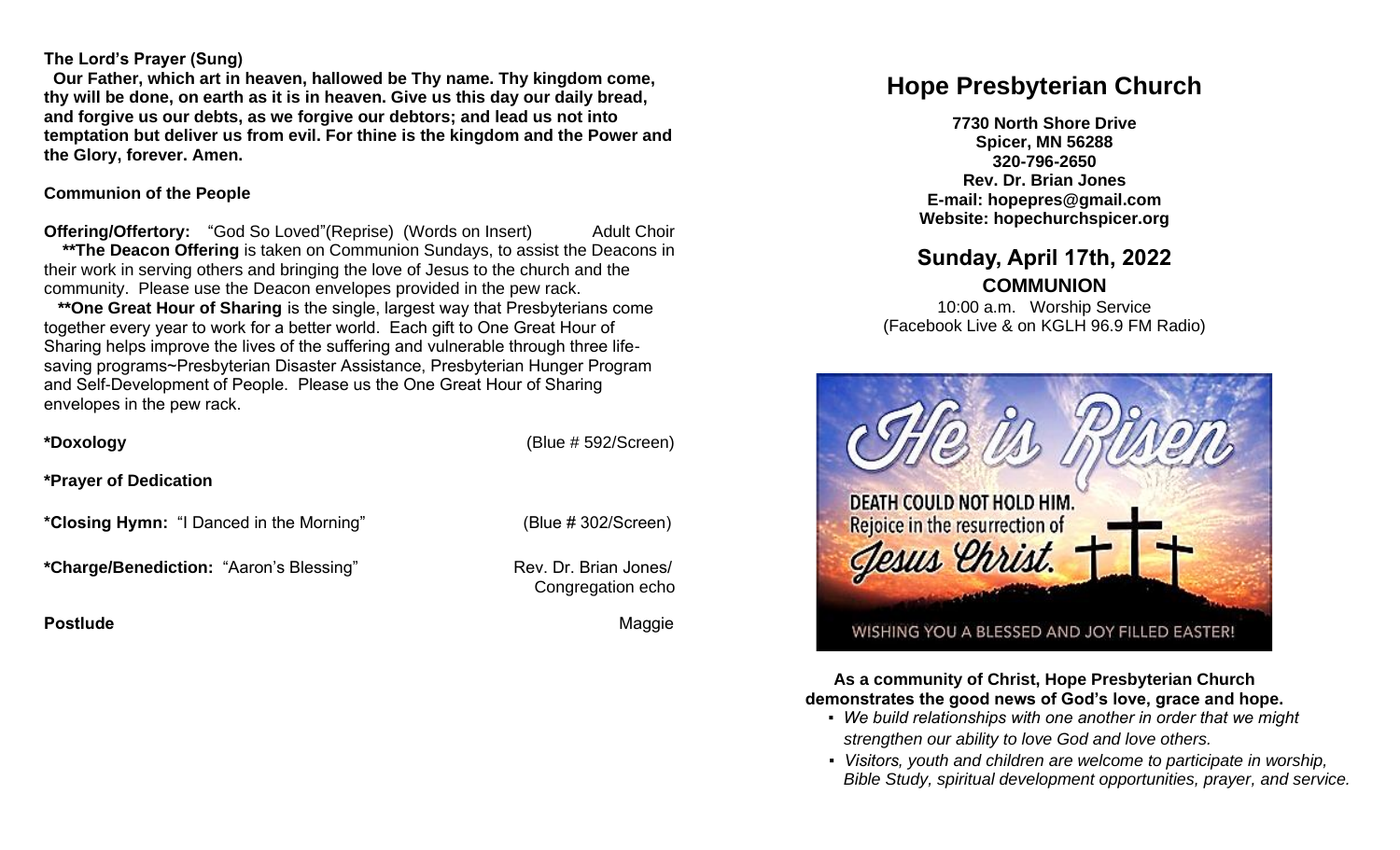*God is here and welcomes you! If you are a visitor and are looking for a church home, be assured you are welcome and needed at Hope Church. We are a people who seek to respond to God's love in Christ and we invite you to join us.*

*Please be advised that our sanctuary worship service is on Facebook Live and also taped for television broadcast, aired on Channel 18 (Windstream Cable) and Channel 181 (Charter Cable) on Sundays (2:30 pm), Tuesdays (11:30 am and 8:30 pm), and Thursdays (8:00 am and 5:00 pm).*

*ATTENDANCE FOLDERS: Please fill out the attendance pad located at the inside end of your pew and pass it down your row. If you are visiting, please mark the visitor column and include your mailing address. Thank You!*

#### **\*(Please stand as you are able)**

**Prelude Maggie Harp Contract Account Account Account Account Account Account Account Account Account Account Account Account Account Account Account Account Account Account Account Account Account Account Account Acco** 

**Welcome Welcome Kathy Taaties, Lay Reader Kathy Taaties**, Lay Reader

**\*Call to Worship**

- One: People of God, we are witnesses to these things:
- **ALL: That Christ died, hanging on a cross; that God raised him from the dead on the third day; that he is coming again in glory to reign.**
- One: This is the good news we tell all the world:
- **ALL: Jesus Christ is risen indeed! Alleluia!**

### **\*Opening Prayer**

One: Alleluia! We praise you, O God, for the power of your saving love revealed in the resurrection of our Lord. As you have raised Jesus from the dead give to us the gift of everlasting life, so that we may worship you forever; through Christ, our risen Savior.

**ALL: Amen.**

\***Hymn of Praise:** "Jesus Christ Is Risen Today" (Blue # 123/Screen)

### **Prayer of Confession**

- One: Gracious God, we have heard the good news: how on the third day, Christ rose again.
- **ALL: Still we look for the living among the dead.**
- One: You rolled away the stone from the tomb.
- **ALL: Still we look for the living among the dead.**
- One: You sent messengers to proclaim the gospel.
- **ALL: Still we look for the living among the dead.**
- One: You were faithful to your promise; you have done wonderful things!
- **ALL: Still we look for the living among the dead. Amen.**

### **Assurance of Forgiveness**

**\*Gloria Patri** (Blue # 577/Screen)

#### **\*Passing of the Peace**

(Please share a sign of Christ's peace with one another)

#### **Announcements**

**Special Music:** "He Is Alive" (Words on Insert) Adult Choir

#### **Children's Sermon**

**Response:** "Lord, Listen to Your Children Praying" (STF # 2193/Screen)

### **Prayer for Illumination**

One: Living God, by your Holy Spirit, open our eyes to see the new light of this day; open our lips to tell of the empty tomb; open our hearts to believe the good news; through Jesus Christ our Lord. **All: Amen.**

| Responsive Reading: Psalm 118:1-2, 14-24                          |  | Gospel Reading: John 20:1-18 |
|-------------------------------------------------------------------|--|------------------------------|
| Sermon: "What I'm Looking For"                                    |  | <b>Rev. Dr. Brian Jones</b>  |
| Pastoral Prayer                                                   |  |                              |
| *Hymn of Preparation: "The Day of Resurrection!"                  |  | (Blue # 118/Screen)          |
| Sacrament of Communion: The Great Thanksgiving:                   |  |                              |
| One: The Lord be with you. ALL: And also with you.                |  |                              |
| One: Lift up your hearts. ALL: We lift them to the Lord.          |  |                              |
| One: Let us give thanks to the Lord our God.                      |  |                              |
| ALL: It is right to give our thanks and praise.                   |  |                              |
| One: It is truly rightwho forever sing to the glory of your name: |  |                              |
|                                                                   |  |                              |

 **ALL: Holy, Holy, Holy Lord, God of power and might; Heaven and earth are full of your glory. Hosanna in the highest. Blessed is he who comes in the name of the Lord. Hosanna in the highest.**

One: You are holy, O God of majesty,…Great is the mystery of faith:

**ALL: Christ has died, Christ is risen, Christ will come again.**

One: Gracious God...all glory and honor are yours, almighty God, now and forever.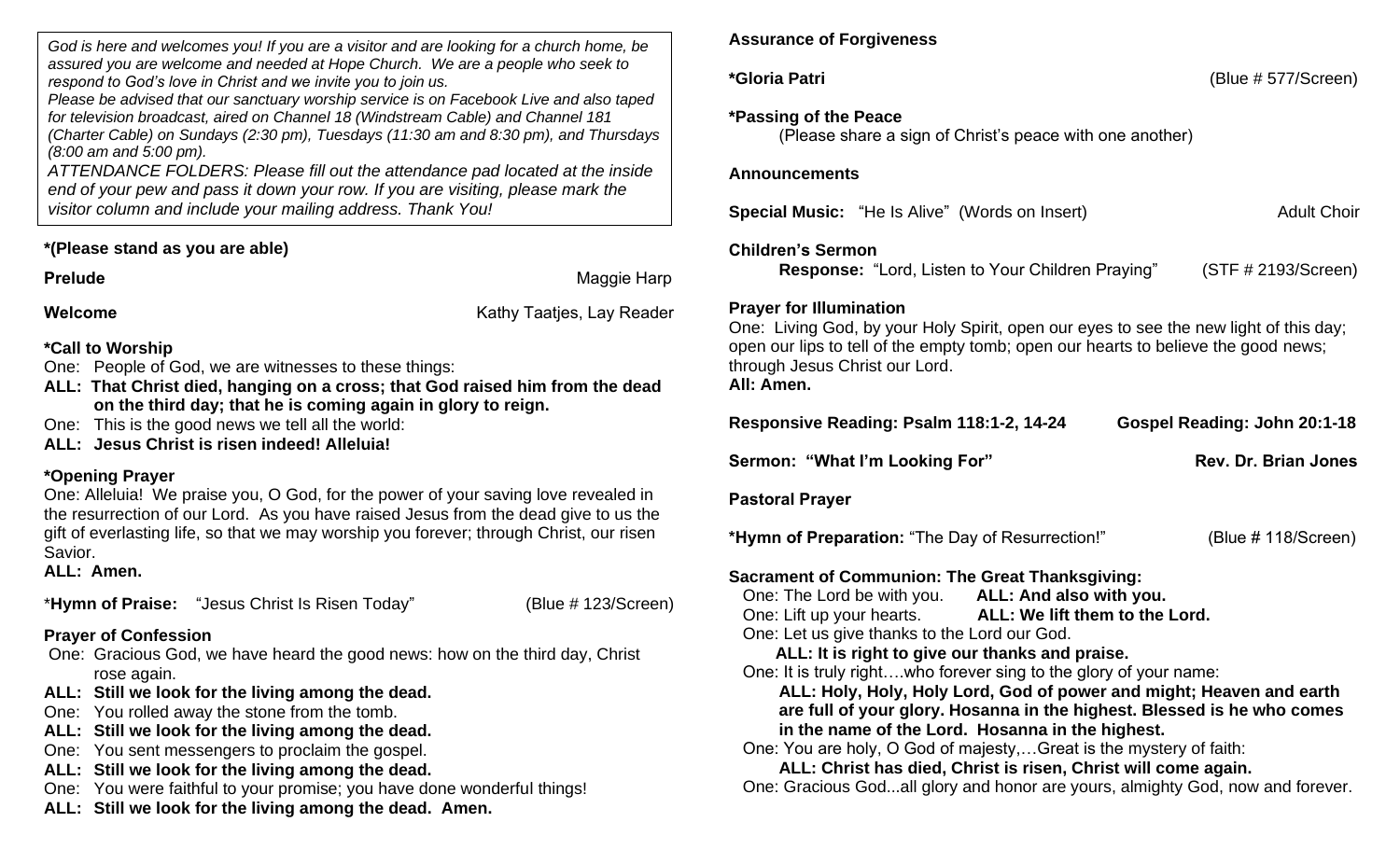#### **COMMUNITY EVENTS**

**Gifts for Presbyterian Disaster Assistance for Ukraine** can be made out to the Presbytery of Minnesota Valleys with DR000156-Ukraine on the memo line and sent to the Presbytery of Minnesota Valleys, PO Box 431, Kerkhoven, MN 56252.

#### **Prairie Arts Chorale**

Singers of Southwestern MN, invite you to join them for an afternoon of music "Words of Wisdom." The chorale will be featuring selections exploring music over the years that offers advice on career, family, life and love. This light-hearted and diverse collection will be performed in Spicer at Faith Lutheran Church next Sunday, April 24th at 4:00 p.m. Tickets are \$10 in advance (free to 18 and under) and can be purchased at Faith Lutheran Church or Whitney Music. We hope you can join us!

#### **HOSPITALITY SERVANTS**

**Coffee Servers April 17:** Session – Easter breakfast **April 24:** Bev & Howard Jones, Amanda & Wally Titus

**Ushers**

**April 17:** Bill & Dee Schurman, Jonelle Foreman & Jo Holm **April 24:** Sandy Meyer, Deb Steele **(Need 2 yet)**

#### **WORSHIP ASSISTANTS**

**Lay Readers April 17:** Kathy Taatjes **April 24:** Kathy Taatjes

**Acolytes April 17: Open April 24: Open**

**Sound Operators:** Pete Bratberg, Duane Taatjes, Daryl Taatjes, Stephanie Bents **Video Operators:** Carter Taatjes, Pete Bratberg, Wally Titus, Daryl Taatjes **Screen Operators:** Stephanie Bents, Sherry Bratsch **Radio Operators:** Harold Foreman, Daryl Taatjes

#### **HOPE HAPPENINGS!**

#### **Sign-Up Sheets**

Please sign up on the sheets in the Fellowship Hall (by the library) to usher, lay read, or acolyte next Sunday and in May.

#### **Today is the last day for a photo session for the directory!**

If you have not had your picture taken yet or submitted a photo to Stephanie or Sandy, today is the absolute last day to get your picture taken for the new photo directory. Please go to the back corner of the Fellowship Hall after church to have your photo taken. You can still submit a photo, by emailing your photo to Stephanie at [sbents1983@gmail.com](mailto:sbents1983@gmail.com) or drop off an actual photo to the office by Sunday, April 24th. If you have any questions, please call Stephanie at 320-220-1504. Thank you!

**\*\*CARE Pantry Challenge for April is…………DISH DETERGENT!!!!** Please place your donations on the table by the mailboxes in the Fellowship Hall. Thank You!!

#### **April-May-June Devotional**

Copies of the April-May-June devotional (also in large print) are available on the table in the Narthex, on the table in the library and in the office.

#### **Rummage Sale/Bake Sale on Saturday, April 30th**

It's a great time to clean your closets and cupboards and get a box ready to bring for the Rummage Sale on April 30<sup>th</sup>! We will be taking clothes, shoes, books, dishes, knick-knacks, toys-anything you can part with, as it will be someone else's treasure!! Please bring your items during the week prior to the sale. We also need workers on Friday and Saturday and also food donated for the noon lunch. Please see the signup sheet by the library for what is needed.

#### **Meatball Supper, Friday May 13th**

Campers-please sign up to sell tickets on Sundays and at the Rummage Sale for the Meatball Supper on Friday, May 13<sup>th</sup>. Also note the sign-up sheet to bring bars for the supper and to sign up to work.